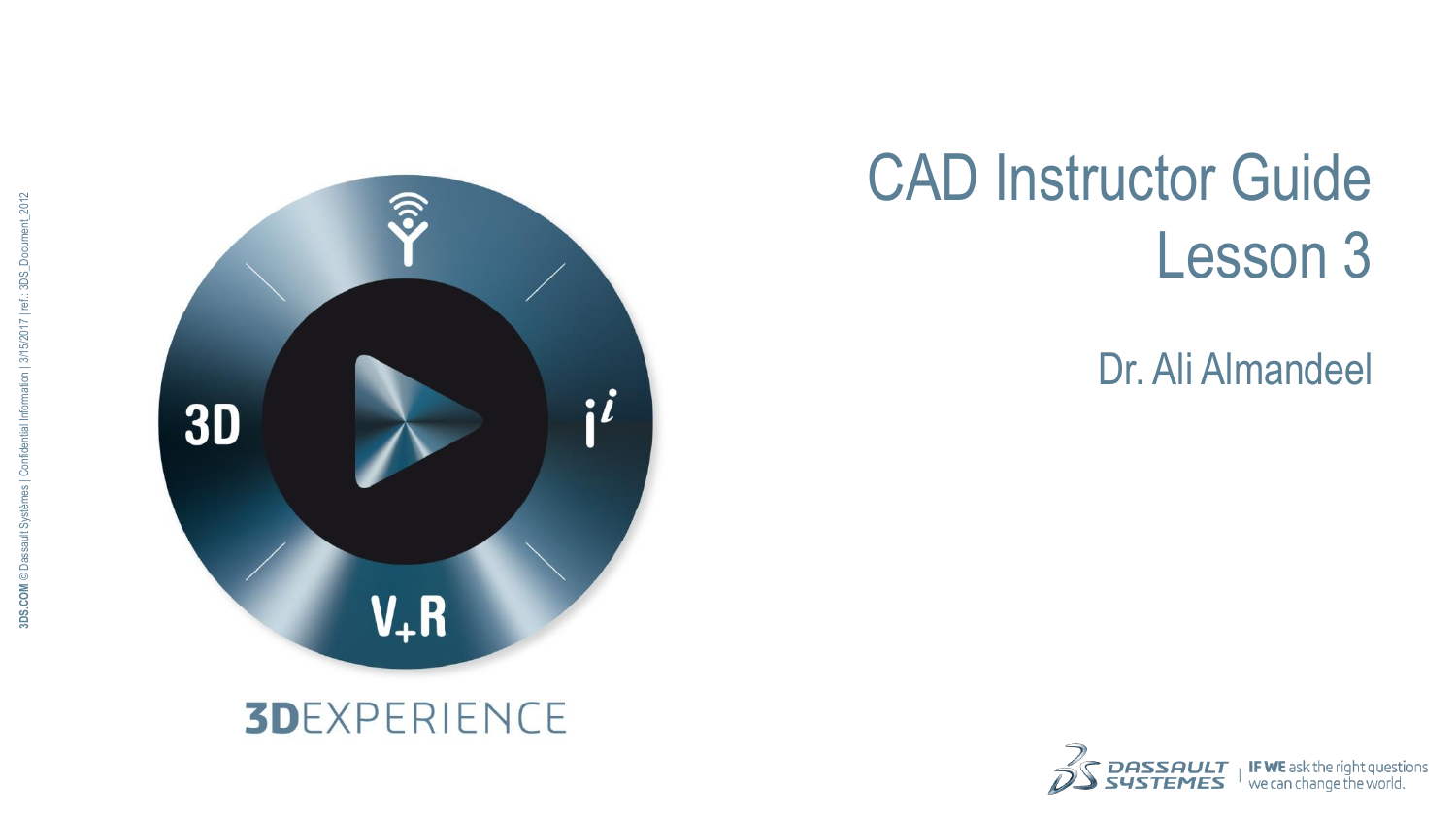# Features and Commands

#### Base Feature

- The first feature that is created.  $\triangleright$
- The foundation of the part.  $\triangleright$
- The base feature geometry for the box is an extrusion.  $\triangleright$
- The extrusion is named Extrude1.  $\triangleright$

Tip: Keep the base feature simple.



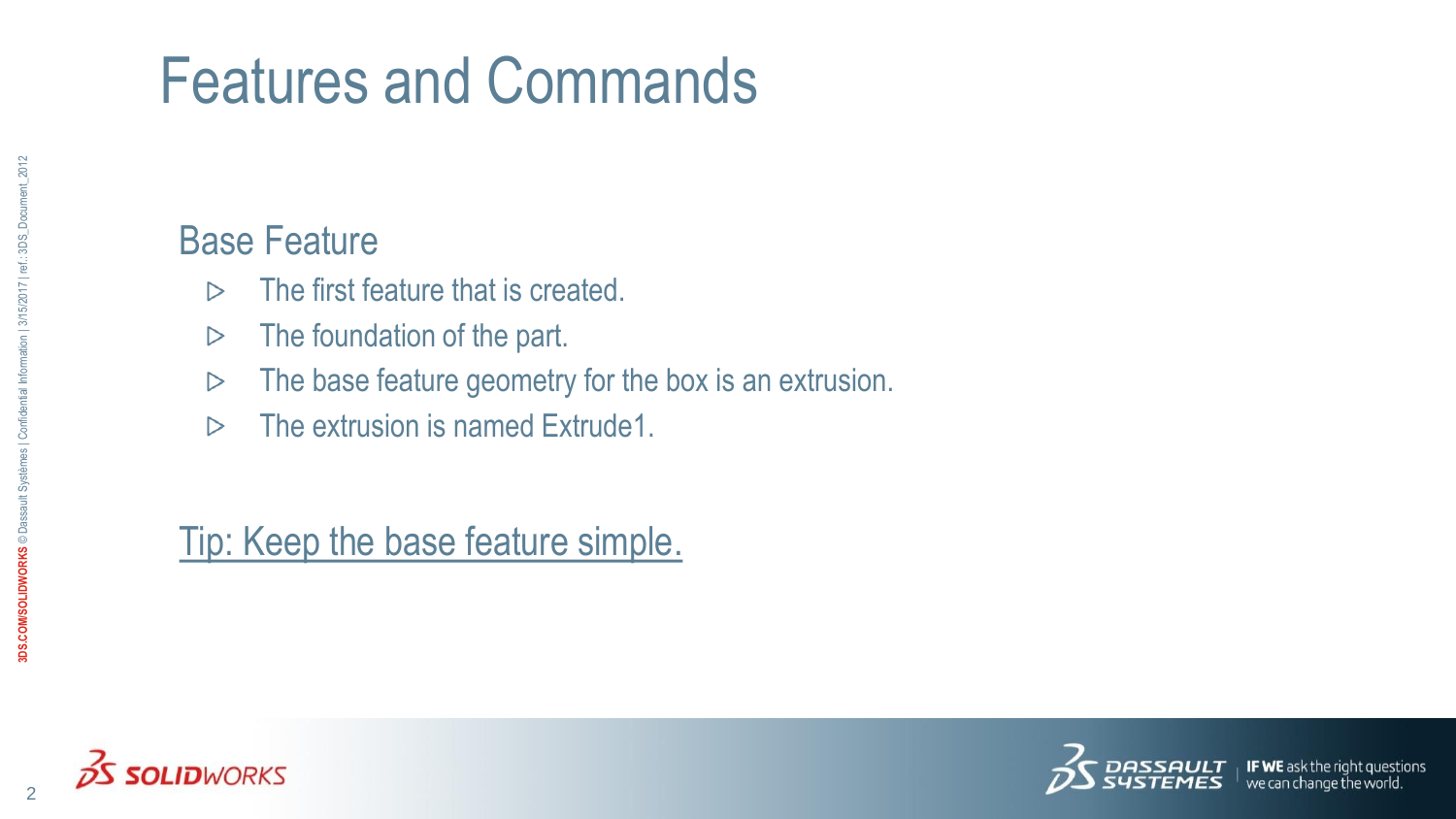# To Create an Extruded Base Feature:

1. Select a sketch plane.

2. Sketch a 2D profile.

3. Extrude the sketch perpendicular to sketch plane.





**Sketch the 2D profile**



**Extrude the sketch Resulting base feature** 



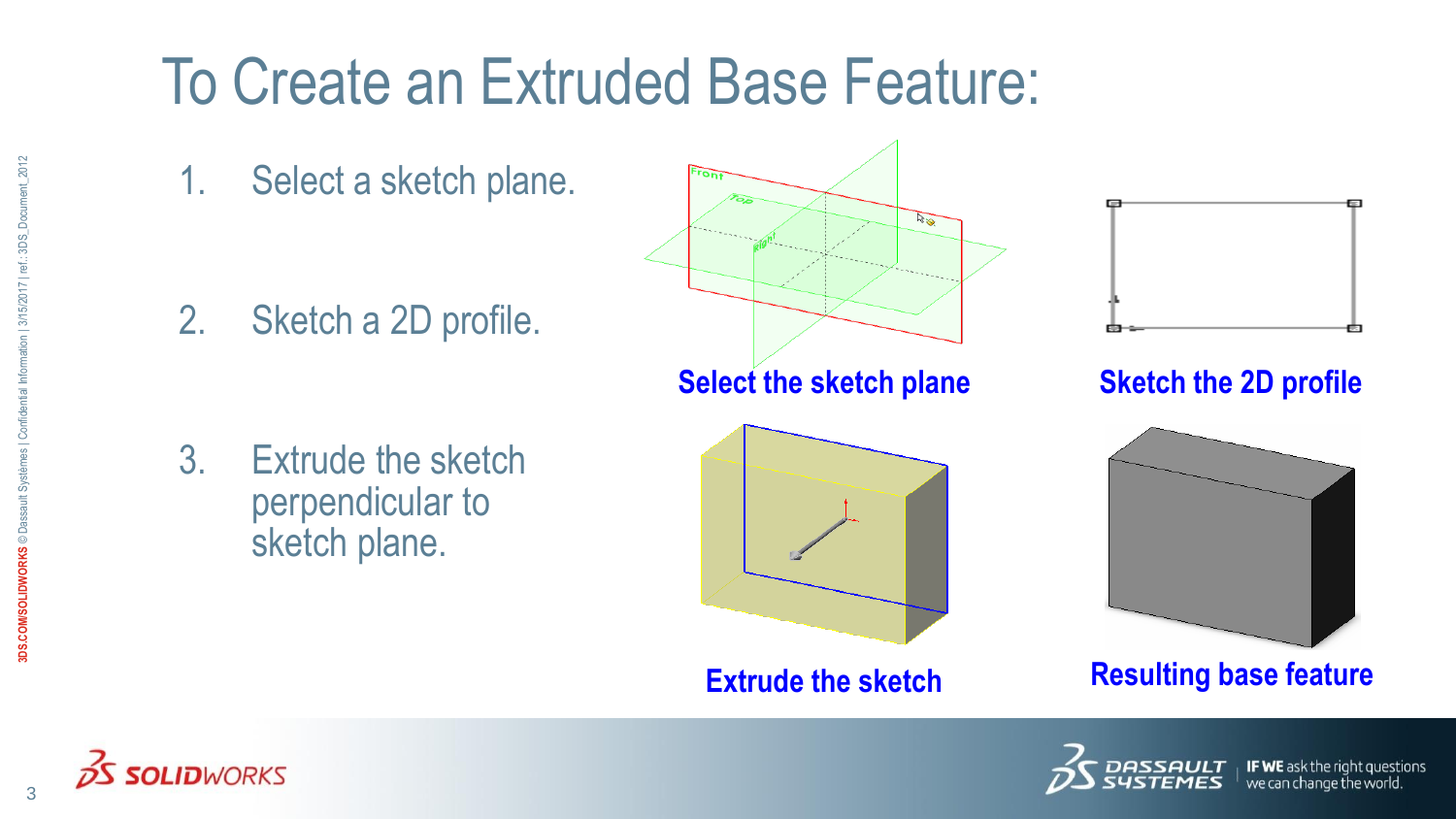### Features Used to Build Tutor1

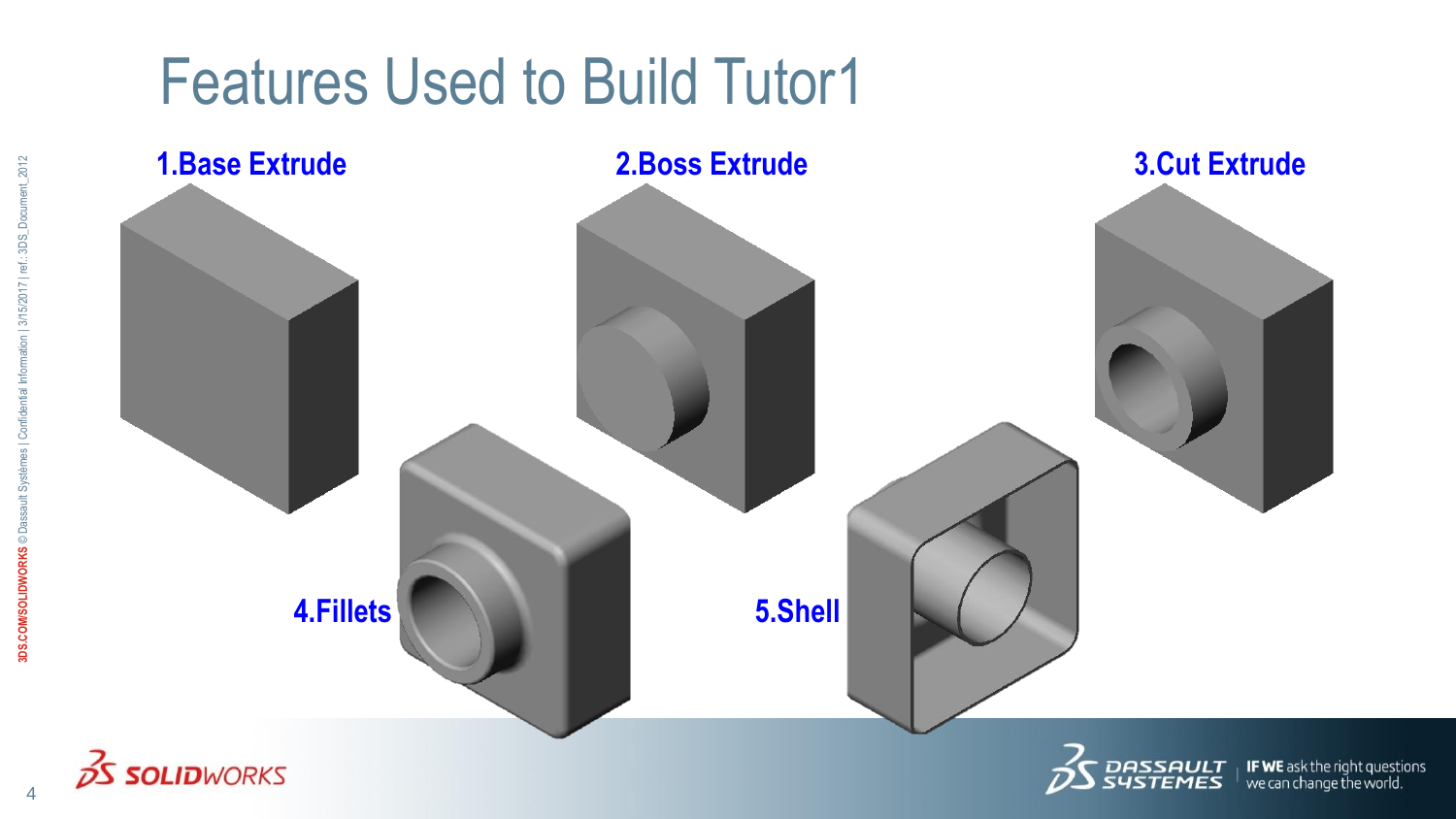# Features Used to Build Tutor1

- ► Extruded Boss Feature
	- Adds material to the part.  $\triangleright$
	- Requires a sketch.  $\triangleright$
- ► Extruded Cut Feature
	- Removes material from the part.  $\triangleright$
	- Requires a sketch.  $\triangleright$
- ▶ Fillet Feature
	- Rounds the edges or faces of a part to a specified radius**.** $\triangleright$





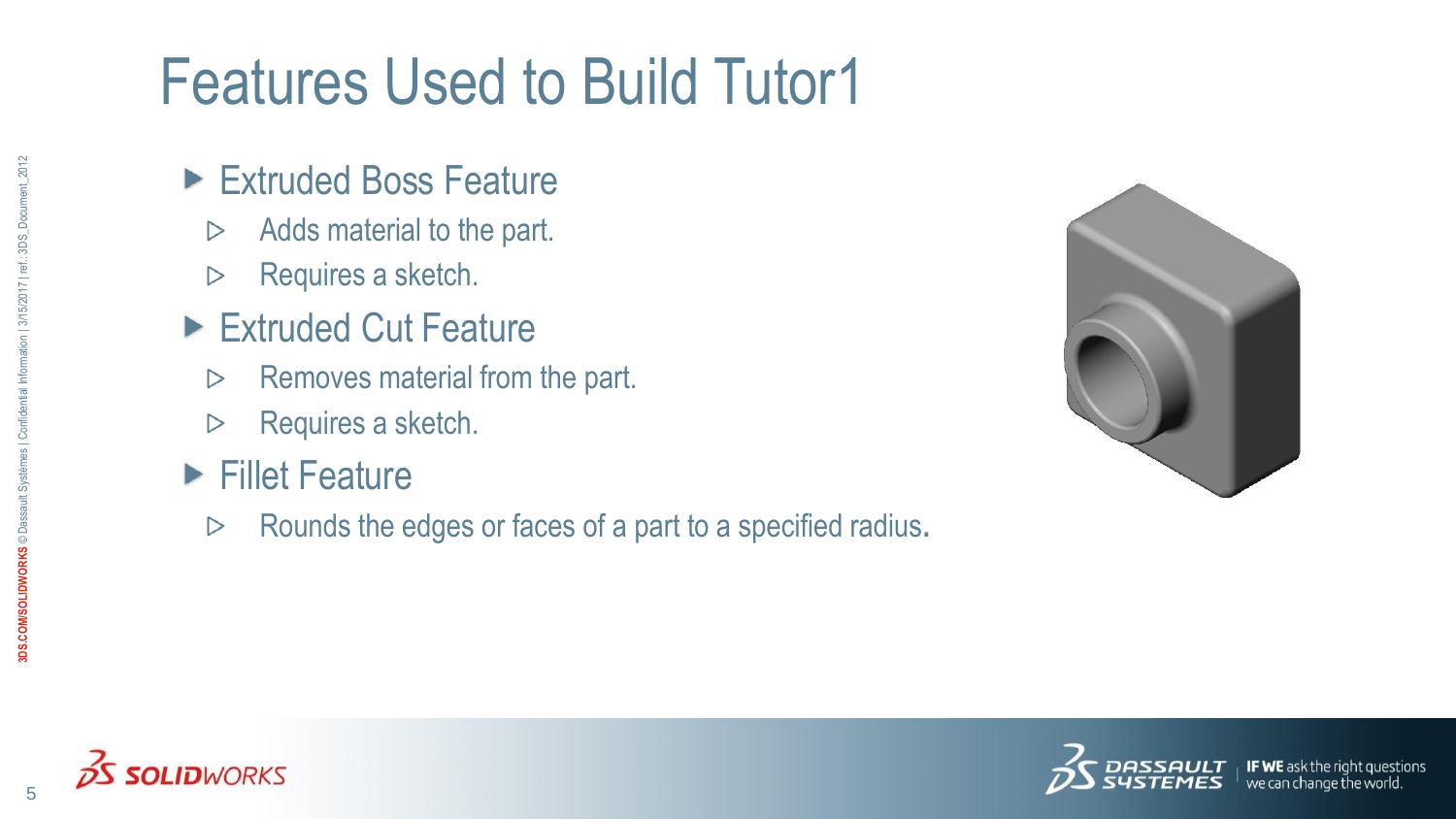# Features Used to Build Tutor1

#### Shell Feature

- Removes material from the selected  $\triangleright$ face.
- Creates a hollow block from a solid  $\triangleright$ block.
- Very useful for thin-walled, plastic parts.  $\triangleright$
- You are required to specify a wall thickness when using the shell  $\triangleright$ feature.





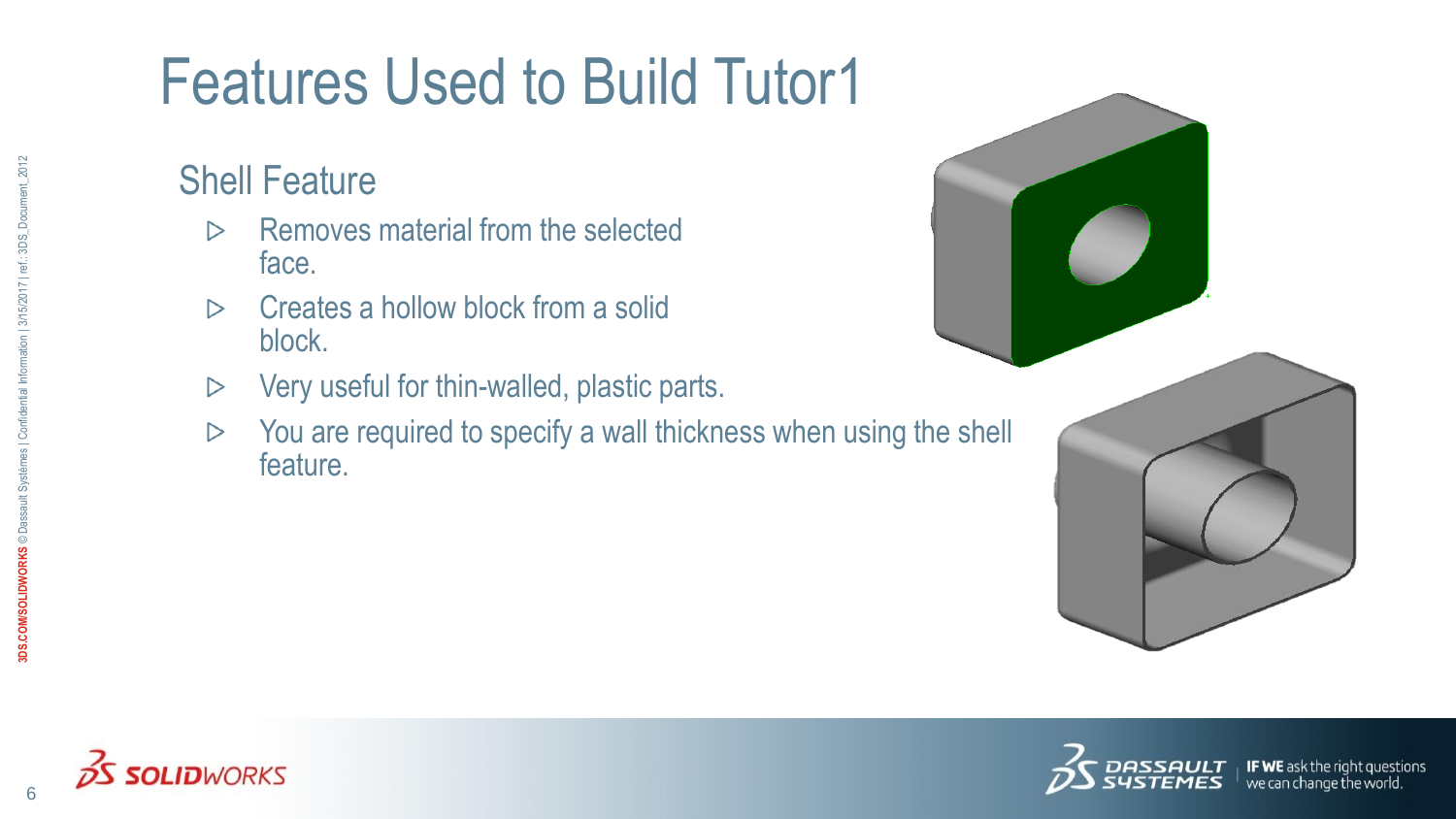### View Control

Magnify or reduce the view of a model in the graphics area.

$$
\mathbb{Q}, \mathbb{Q}, \mathbb{Q} \restriction \mathbb{Q} \restriction \mathbb{G} \restriction \mathbb{Q} \restriction \mathbb{G} \restriction \mathbb{Q} \restriction \mathbb{Q} \restriction \mathbb{Q} \restriction \mathbb{Q} \restriction \mathbb{Q}
$$

- Zoom to Fit displays the part so that it fills the current window.  $\infty$  $\triangleright$ 
	- $\Box$  Zoom to Area zooms in on a portion of the view that you select by dragging a bounding box.
- Zoom In/Out roll the wheel on the mouse to zoom in or out. $\triangleright$





7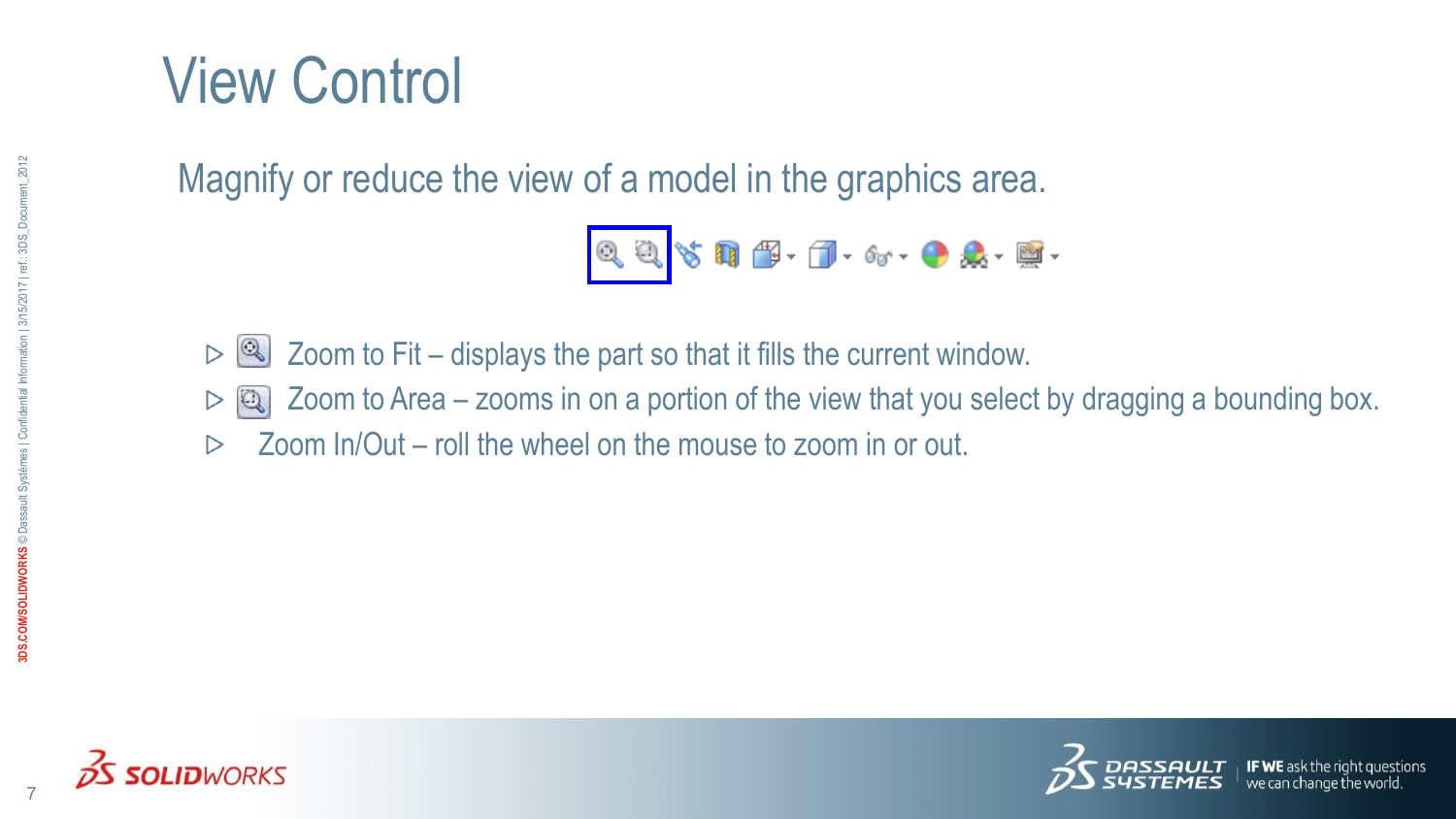# Display Modes

 $\blacktriangleright$  Illustrate the part in various display modes.



**2S SOLID**WORKS



 $\Box$ 

同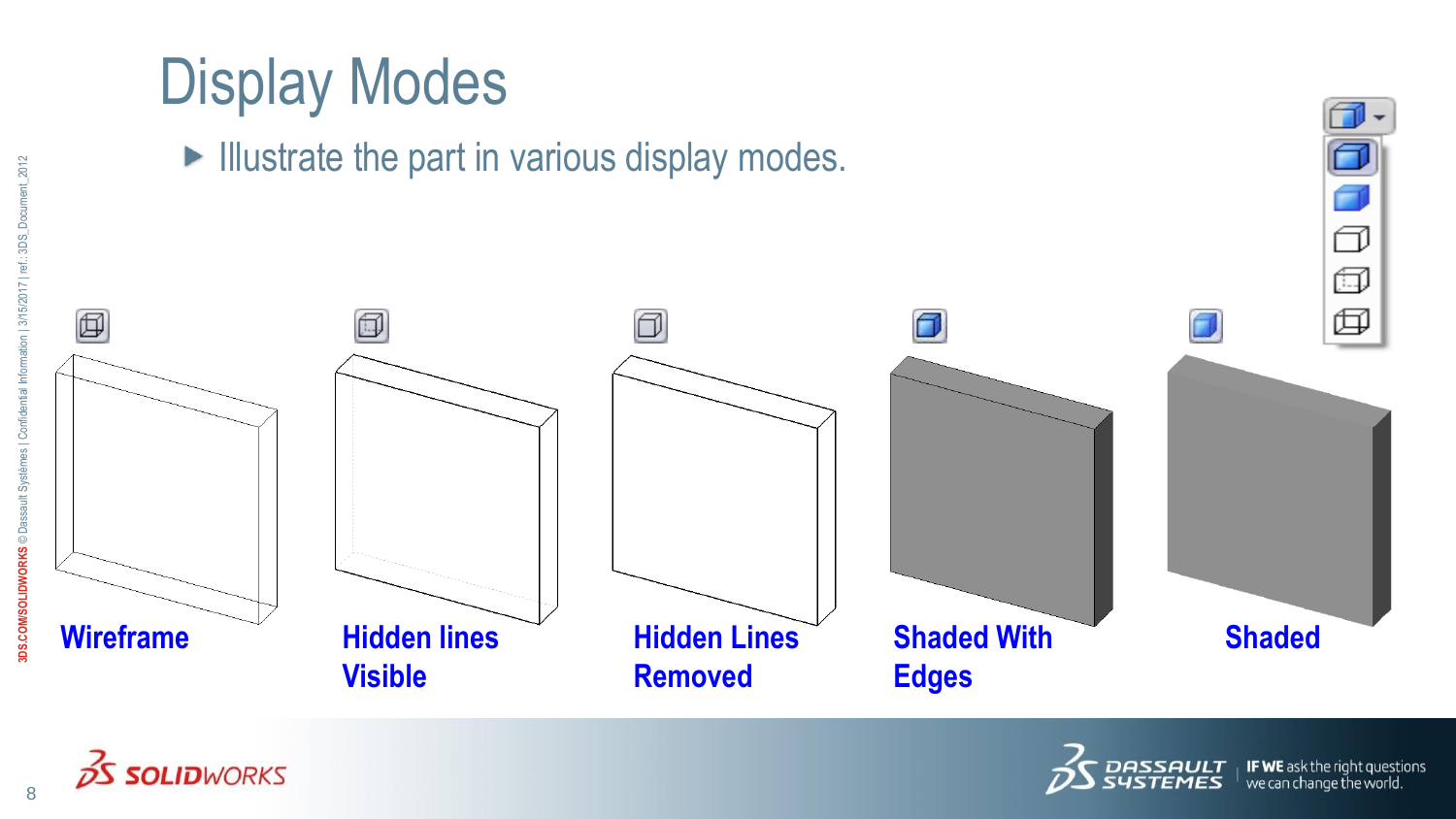### Standard Views

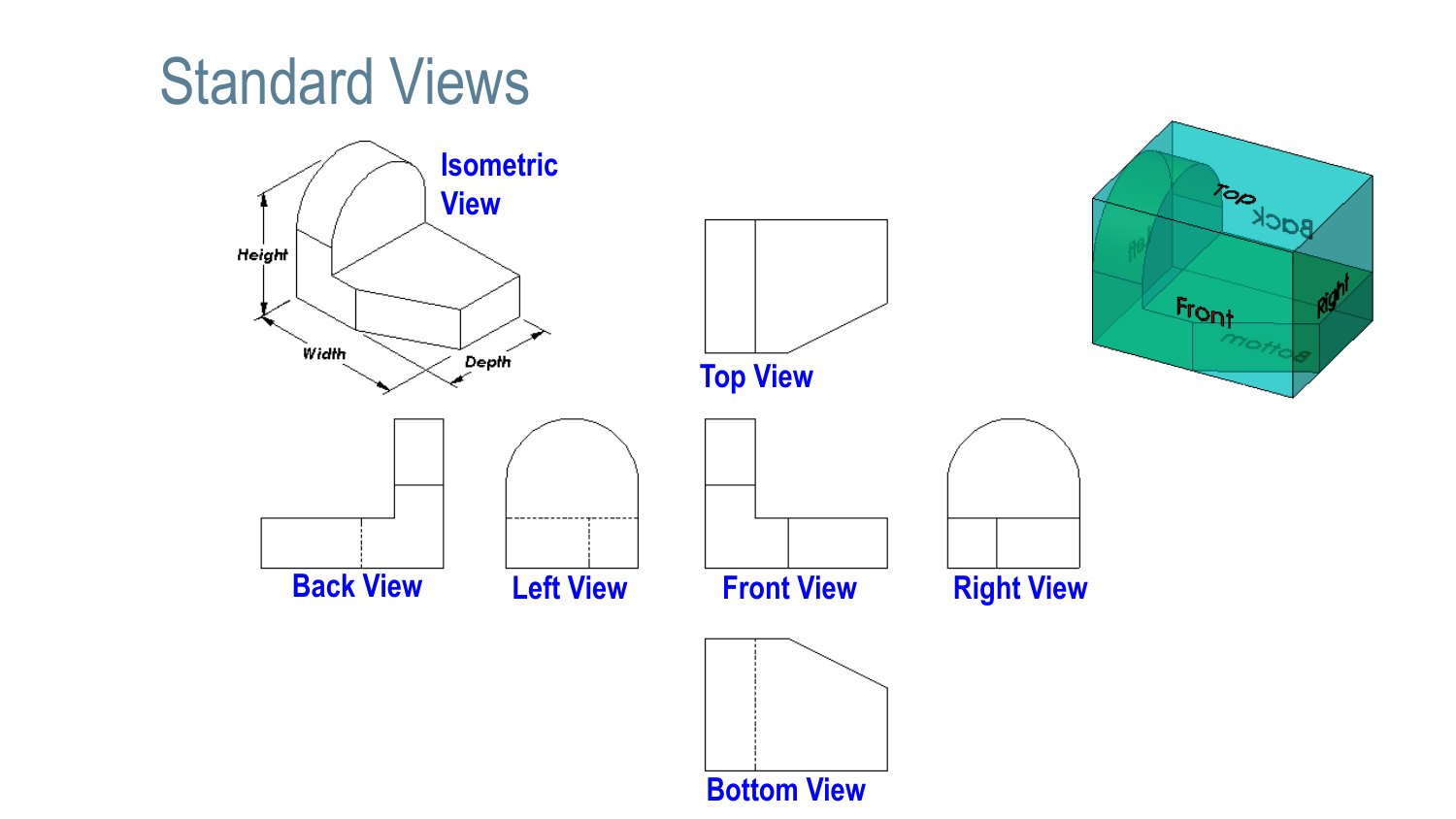# View Orientation

Changes the view display to correspond to one of the standard view orientations.

- **Front**
- $\blacktriangleright$   $\blacksquare$  Right
- ▶ **图** Bottom
- $\triangleright$   $\circledcirc$  Isometric
- $\blacktriangleright$   $\textcircled{H}$  Top
- $\blacktriangleright$   $\lbrack\!\lbrack\varnothing\rbrack\!\rbrack$  Left
- $\triangleright$   $\blacksquare$  Back
	- Normal To (selected plane or planar face)







10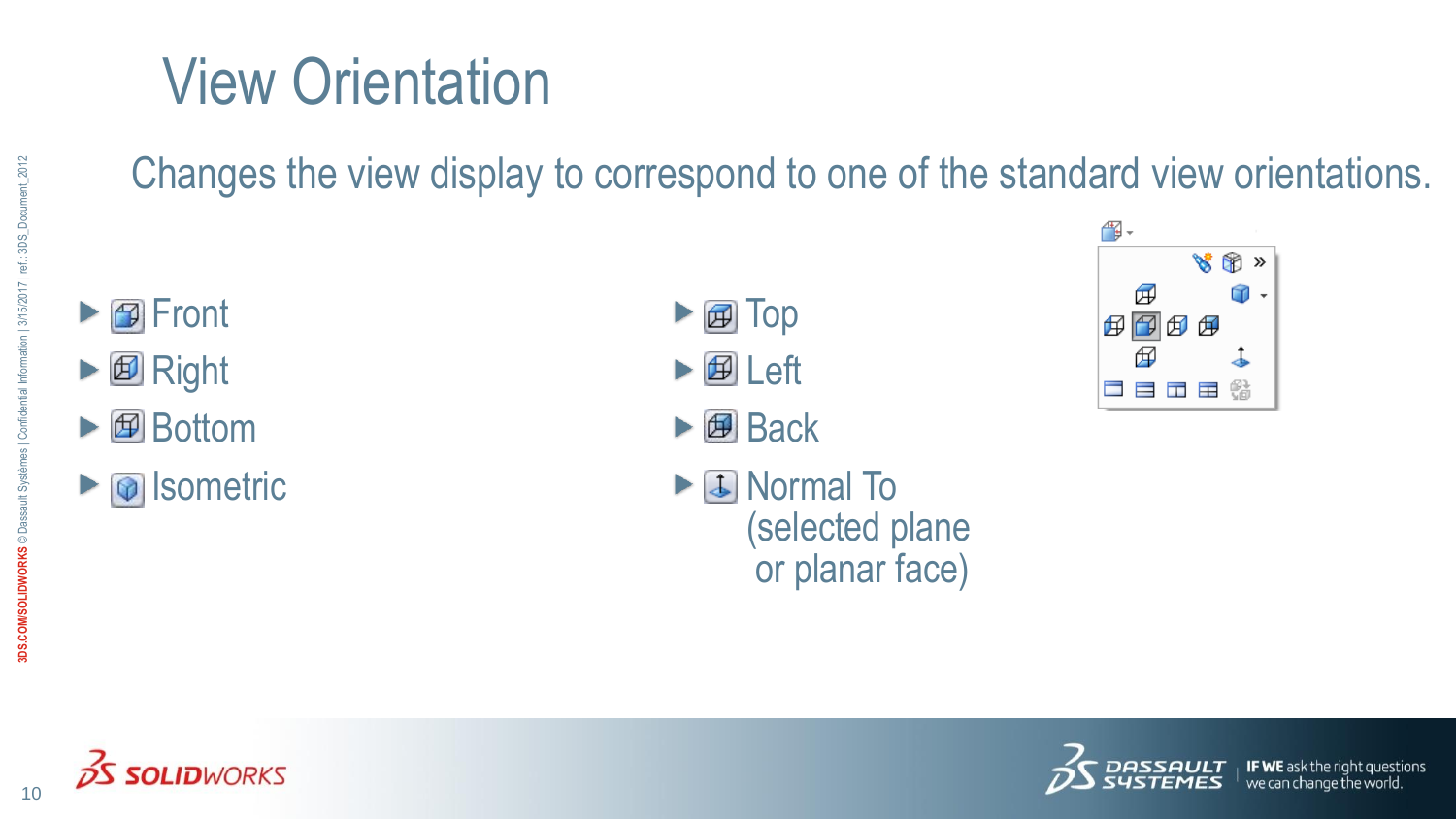













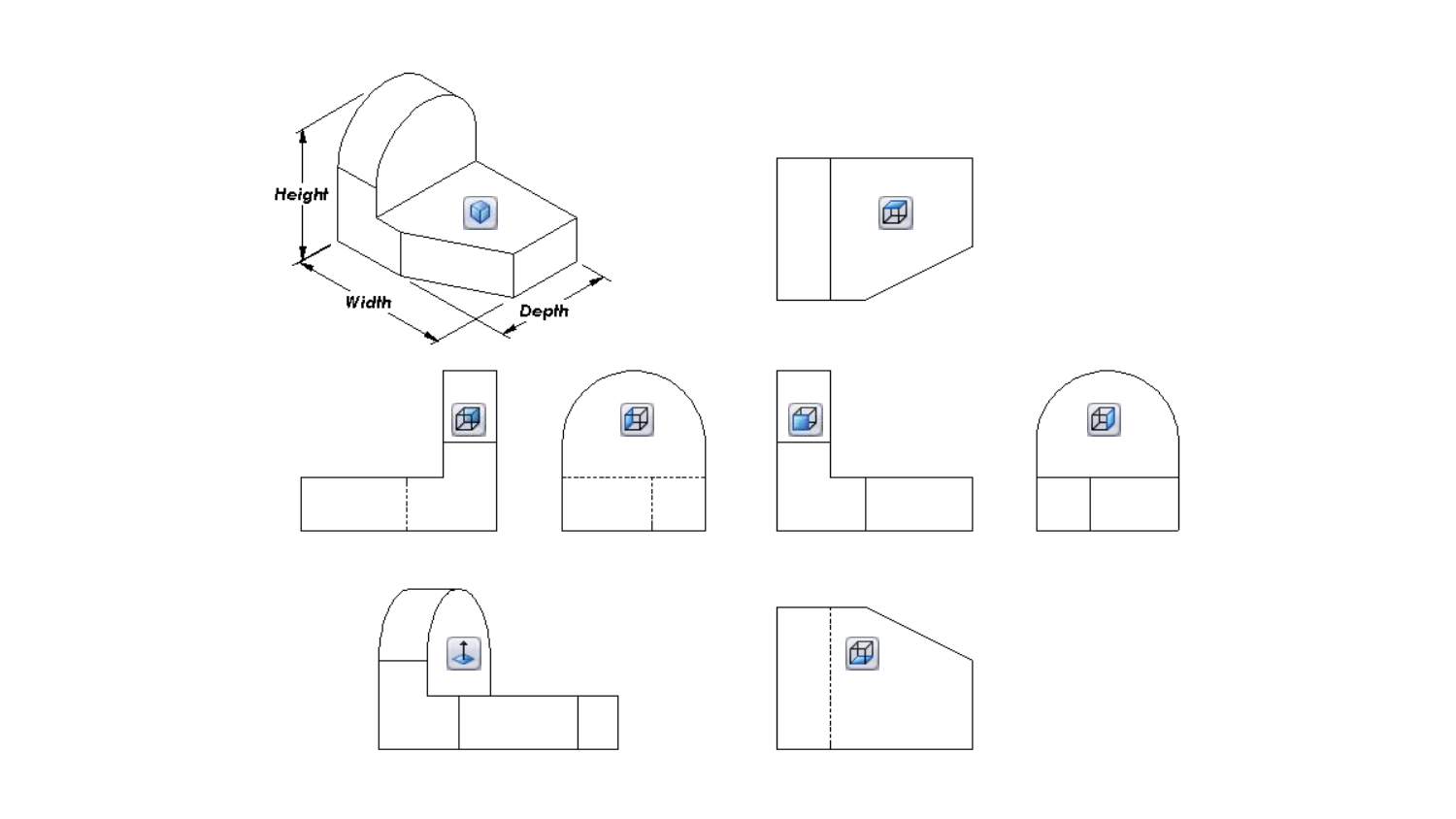# View Orientation

- ▶ The views most commonly used to describe a part are:
	- Top View  $\triangleright$
	- Front View  $\triangleright$
	- Right View  $\triangleright$
	- Isometric or  $\triangleright$ Trimetric View





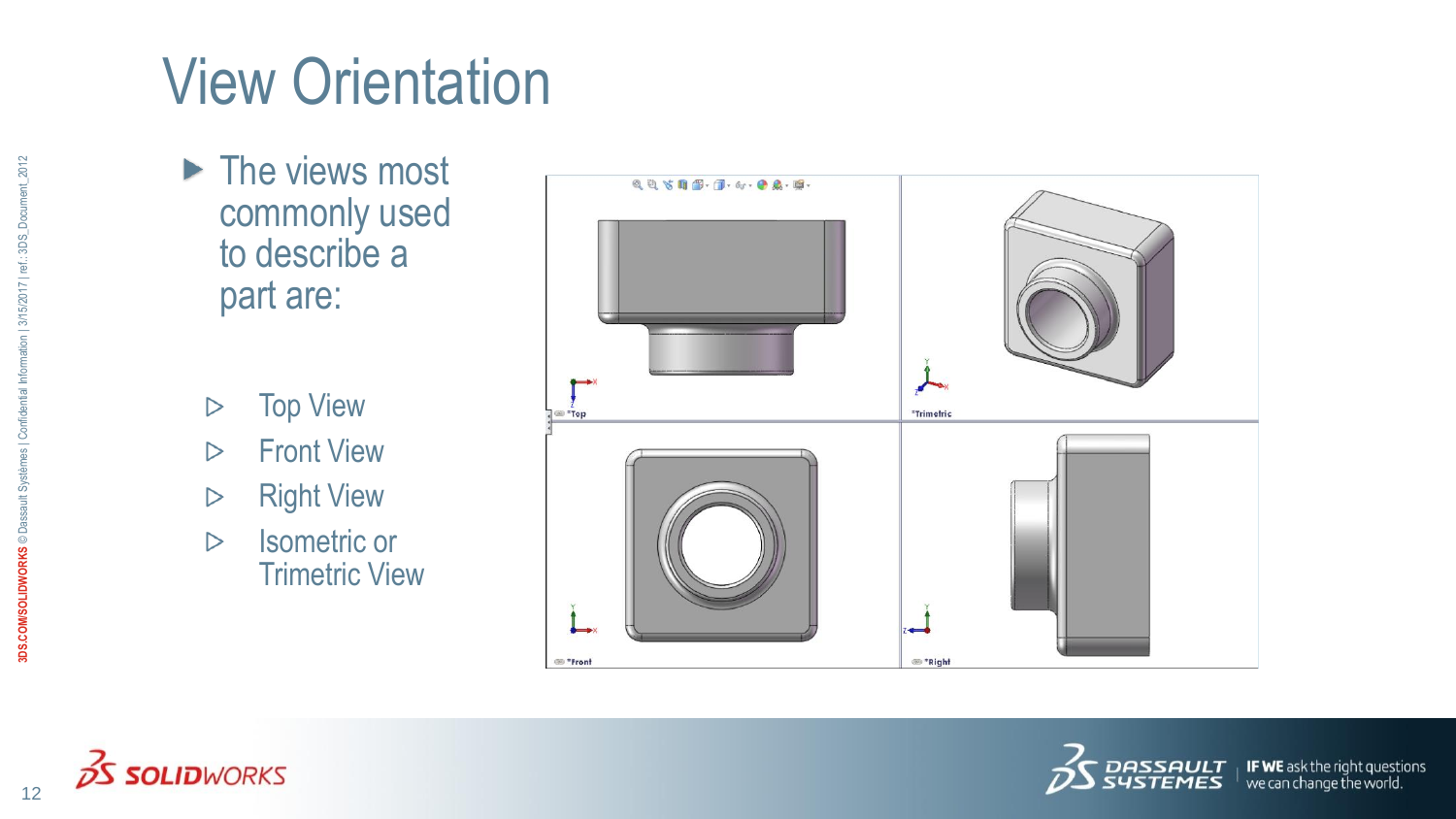### Default Planes

#### Default Planes

Front, Top, and Right  $\triangleright$ 

#### Correspond to the standard principle drawing views:

- Front **= Front or Back view**  $\triangleright$
- Top **= Top or Bottom view**  $\triangleright$
- Right **= Right or Left view** $\triangleright$







we can change the world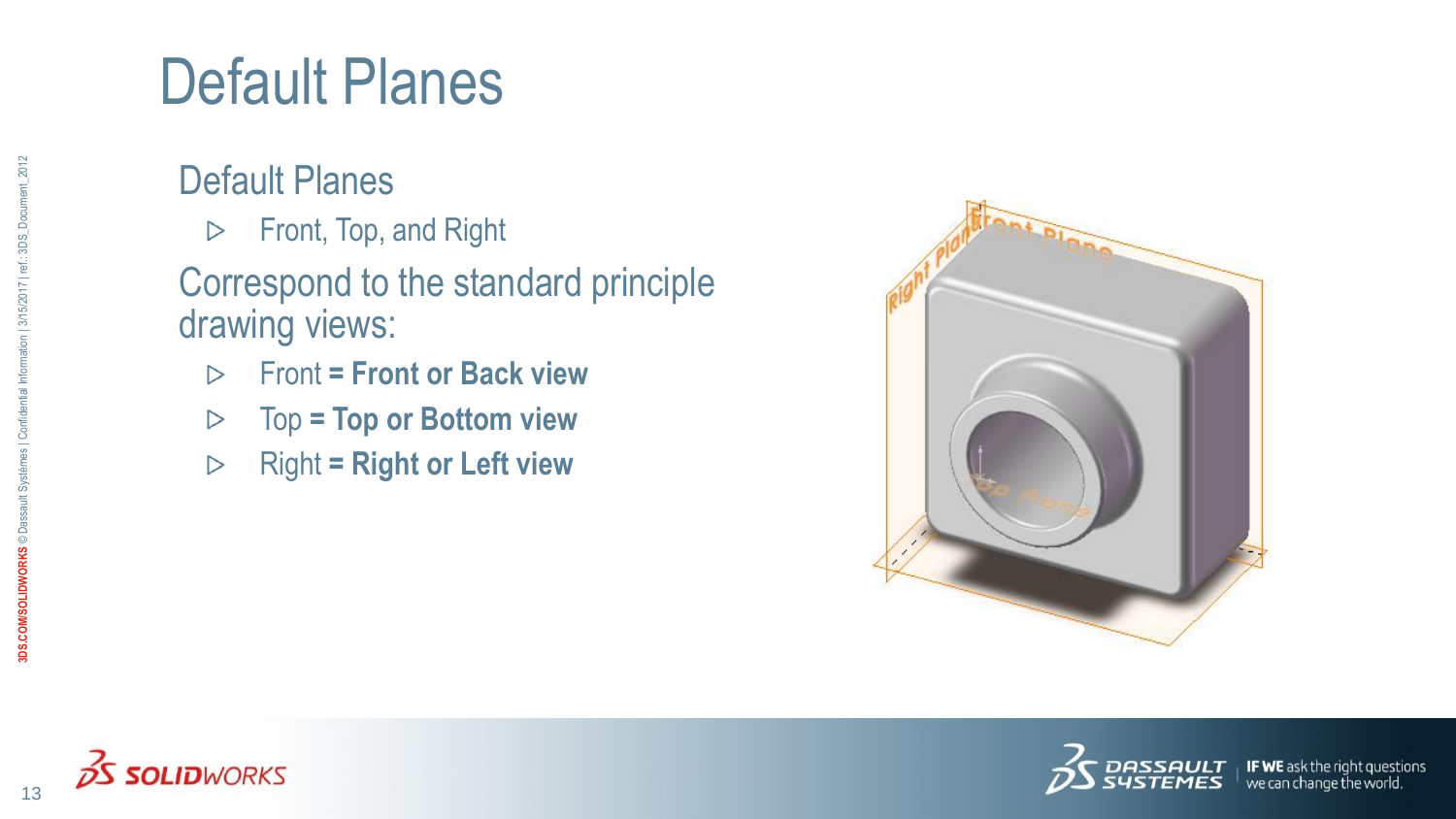# Isometric View

#### Displays the part with height, width, and depth equally foreshortened.

- Pictorial rather than  $\triangleright$ orthographic.
- Shows all three dimensions  $\triangleright$ height, width, and depth.
- Easier to visualize than  $\triangleright$ orthographic views.





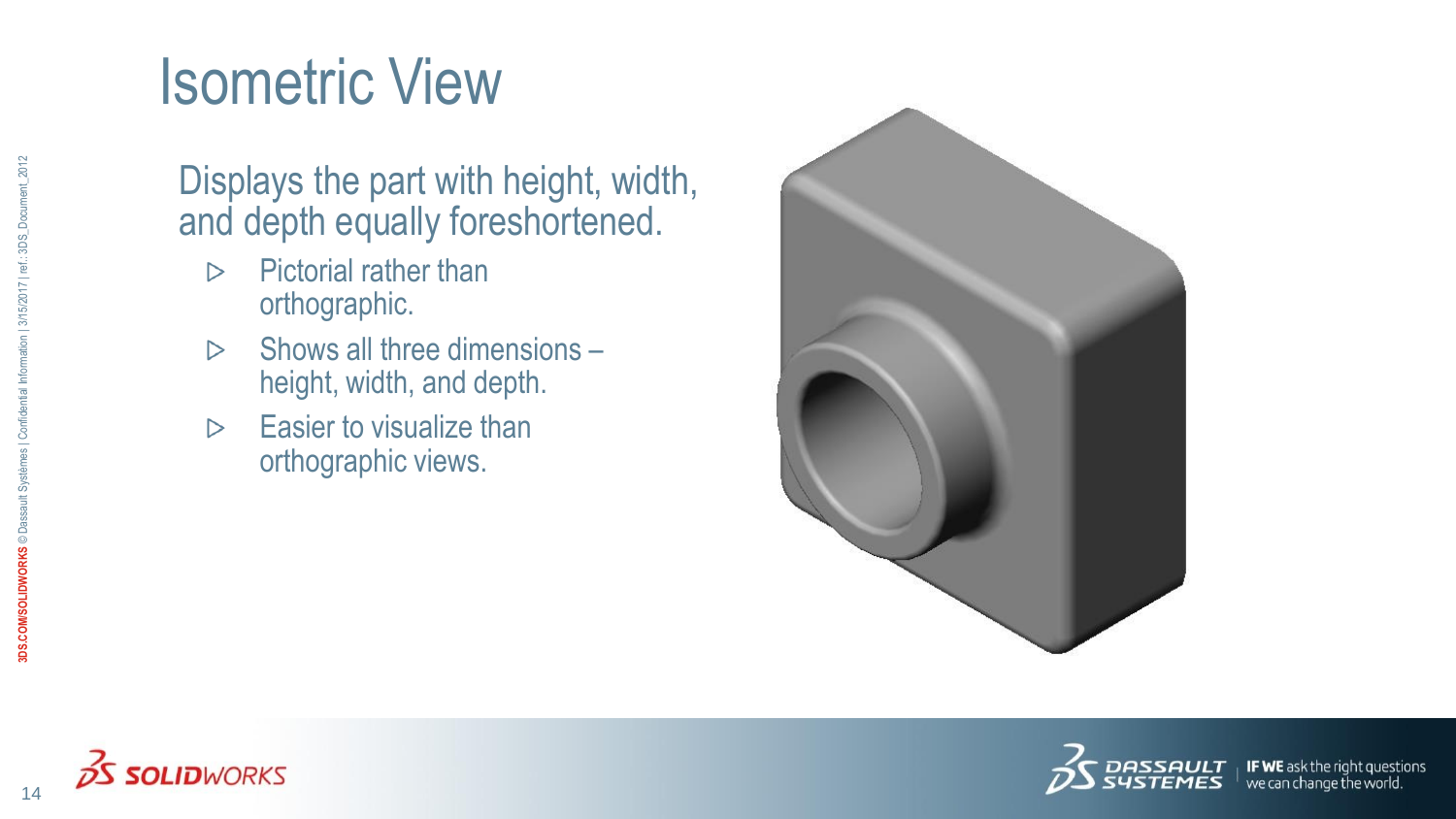## Section View

- Displays the internal structure of a model.  $\triangleright$
- Requires a section  $\triangleright$ cutting plane.





**2S SOLID**WORKS



 $\perp$  **IF WE** ask the right questions<br>  $\perp$  we can change the world.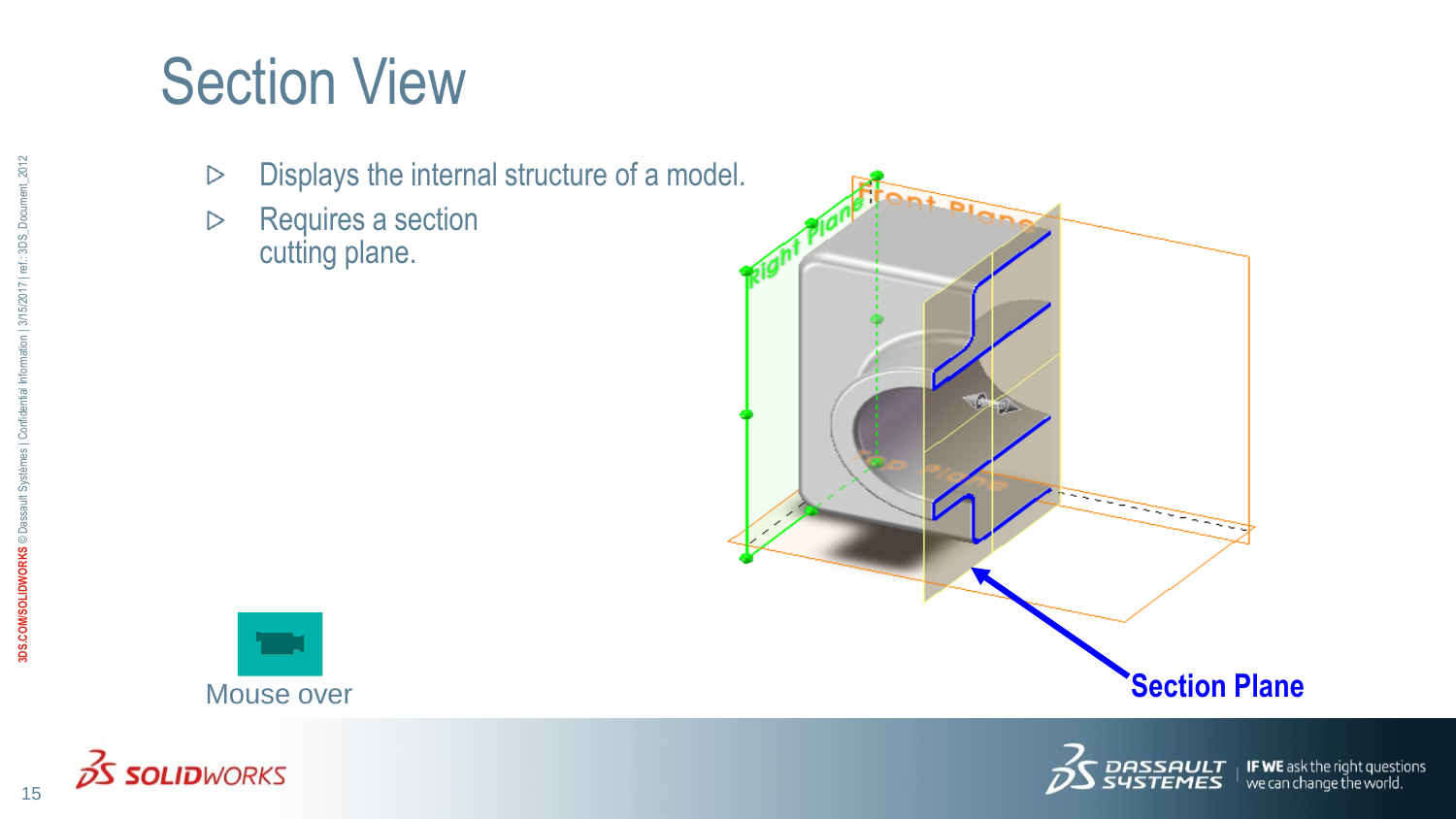### The Status of a Sketch ► Under defined

- Additional dimensions or relations  $\triangleright$ are required.
- Under defined sketch entities are  $\triangleright$ *blue* (by default).

#### ▶ Fully defined

- No additional dimensions or relationships  $\triangleright$ are required.
- Fully defined sketch entities are  $\triangleright$ *black* (by default).

#### ▶ Over defined

**SOLID**WORKS

- Contains conflicting dimensions or  $\triangleright$ relations, or both.
- Over defined sketch entities are  $\triangleright$ red (by default).







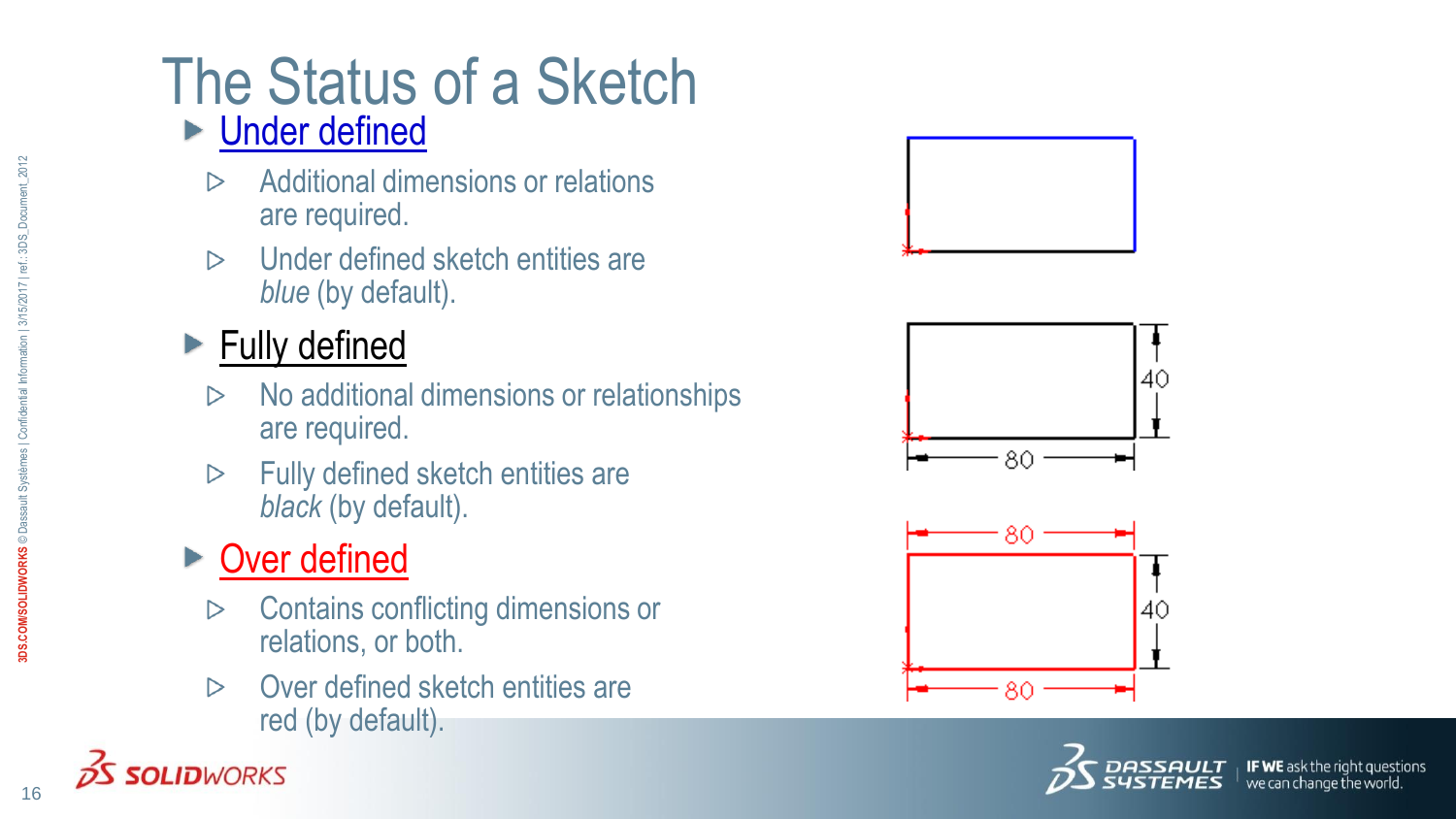# Geometric Relations

- ► Geometric relations are the rules that control the behavior of sketch geometry.
- ► Geometric relations help capture design intent.
- Example: The sketched circle is concentric with the circular edge of the extruded boss feature.
- ► In a concentric relation, selected entities have the same center point.







17